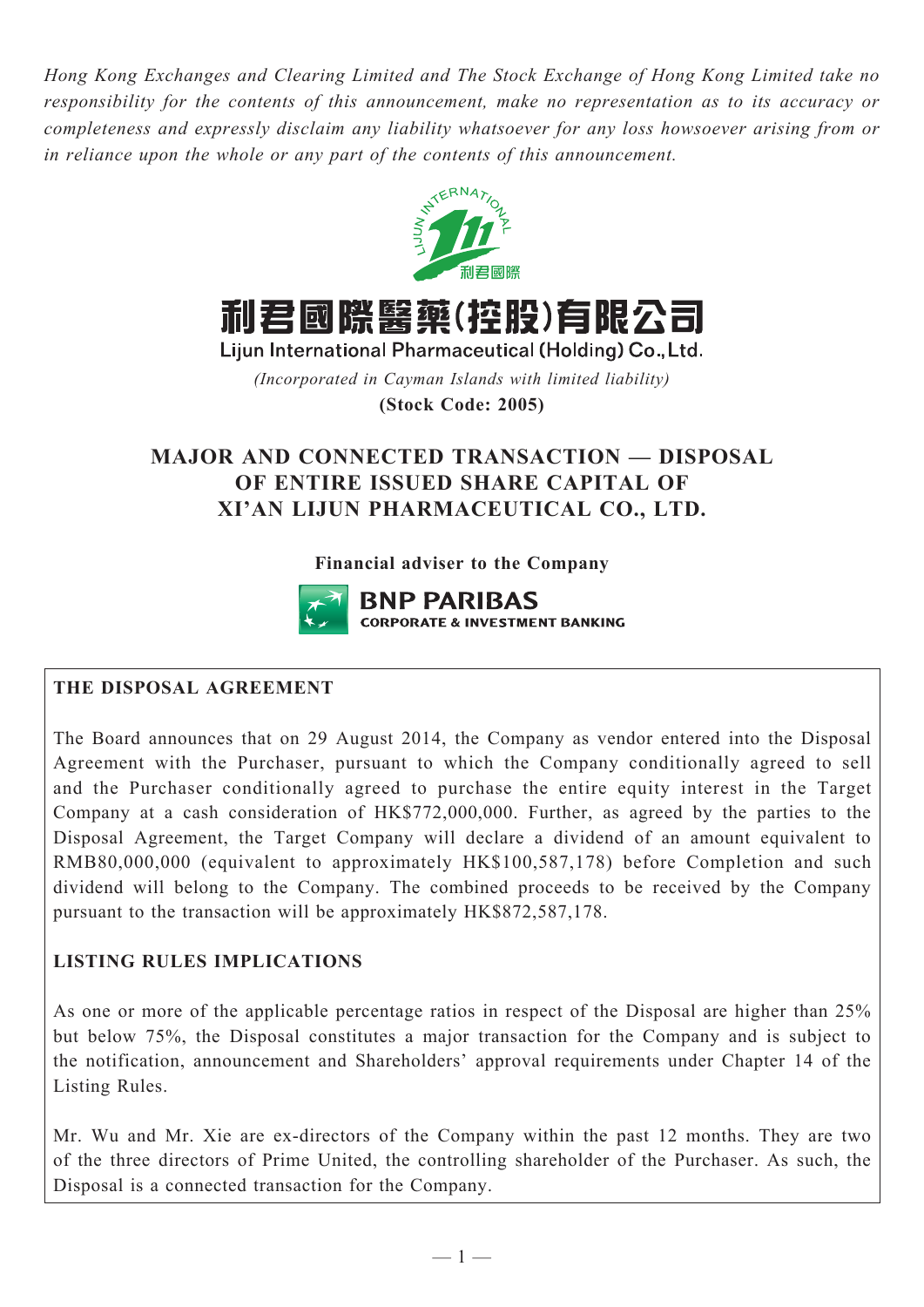### **EGM AND DESPATCH OF CIRCULAR**

The EGM will be convened for the Shareholders to consider and, if thought fit, to approve the Disposal. An Independent Board Committee has been established to make recommendations to the Independent Shareholders regarding the Disposal. An independent financial adviser will be appointed to advise the Independent Board Committee and the Independent Shareholders in relation to the Disposal.

A circular containing, among other things, (i) further particulars of the Disposal, (ii) the financial information of the Group, (iii) a letter of advice from the independent financial adviser to the Independent Board Committee and the Independent Shareholders in respect of the Disposal, (iv) the recommendation of the Independent Board Committee to the Independent Shareholders in respect of the Disposal, and (v) the notice of the EGM is expected to be despatched to the Shareholders on or before 22 September 2014.

**As the Disposal may only proceed upon approval by the Independent Shareholders at the EGM, the issue of this announcement should not be regarded in any way as implying that the Disposal will be completed. Therefore, Shareholders and potential investors should exercise caution when dealing in the Shares.**

### **INTRODUCTION**

On 29 August 2014, the Company and the Purchaser entered into the Disposal Agreement, pursuant to which it conditionally agreed to sell and the Purchaser conditionally agreed to purchase the entire equity interest in the Target Company at a consideration of HK\$772,000,000. The principal terms and conditions of the Disposal Agreement are set out below.

### **THE DISPOSAL AGREEMENT**

### **Date**

29 August 2014

# **Parties**

- Vendor: Lijun International Pharmaceutical (Holding) Co., Ltd. (利君國際醫藥(控股)有限公 司)
- Purchaser: United Investments Group Limited (聯合投資集團有限公司), an investment holding company newly established for the transaction and is 76.24% owned by Prime United, 19.06% owned by Mr. Wu, and 4.70% owned by an independent third party.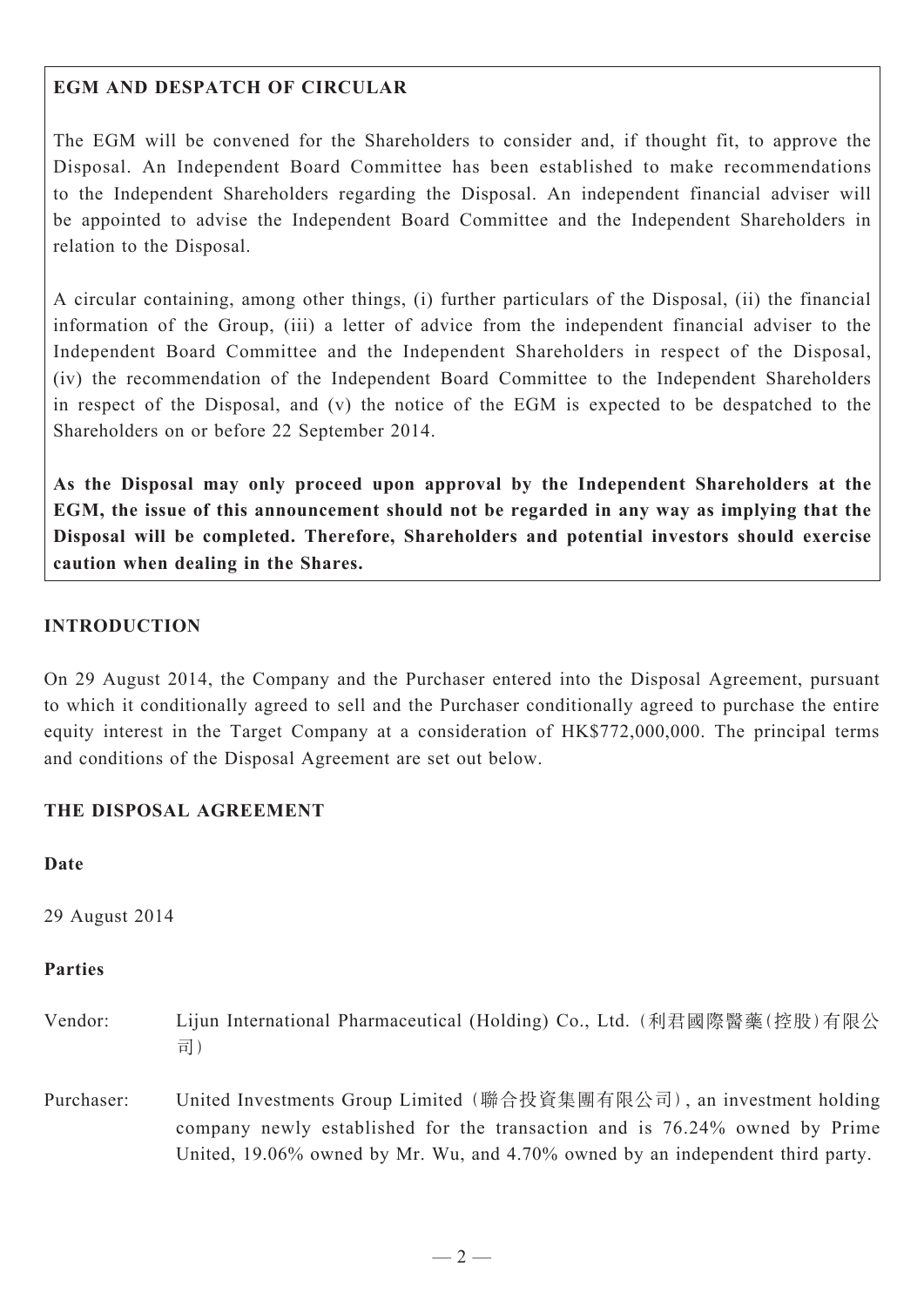#### **Assets to be disposed of**

The Company agreed to sell and the Purchaser agreed to purchase the entire equity interest in the Target Company together with all rights attaching thereto, including all rights to any dividend or other distribution declared, made or paid on or after Completion Date. Details of the principal activities and financial information of the Target Company are set out in the paragraph headed "Information on the Target Company" below.

#### **Consideration and payment terms**

The Consideration to be received by the Company pursuant to the Disposal Agreement will be HK\$772,000,000 in the following manner:

- (i) on the execution day of the Disposal Agreement, the Purchaser will pay HK\$200,000,000 as deposit;
- (ii) on the day of the approval of the Disposal by the relevant and applicable supervising authorities of registration of the Target Company, the Purchaser will pay HK\$263,200,000; and
- (iii) within three months from Completion, the Purchaser will pay the balance of the Consideration of HK\$308,800,000 to the Company. The parties agreed that the Land and Buildings will be pledged to the Company on or before 31 October 2014 to secure this payment.

Further, as agreed by the parties to the Disposal Agreement, the Target Company will further declare and distribute a dividend of an amount equivalent to RMB80,000,000 (equivalent to approximately HK\$100,587,178) within one week from the execution of the Disposal Agreement and such dividend will belong to the Company. The combined proceeds to be received by the Company pursuant to the transaction will be approximately HK\$872,587,178*.*

The Consideration was determined after arm's length negotiation between the Purchaser and the Vendor with reference to, among other things, the historical financial performance of the Target Company including its revenue, net profit and net assets value of the Target Company based on the unaudited management accounts of the Target Company.

The Purchaser, on behalf of the Target Company, will be responsible for communications with the PRC tax authority regarding the tax arising from the Disposal. Within 14 days from the execution of the Disposal Agreement, the Purchaser will pay RMB23,600,000 into the Escrow Account. Any shortfall between such amount and the actual tax amount will be provided by the Purchaser whereas any surplus amount in the account will belong to the Purchaser.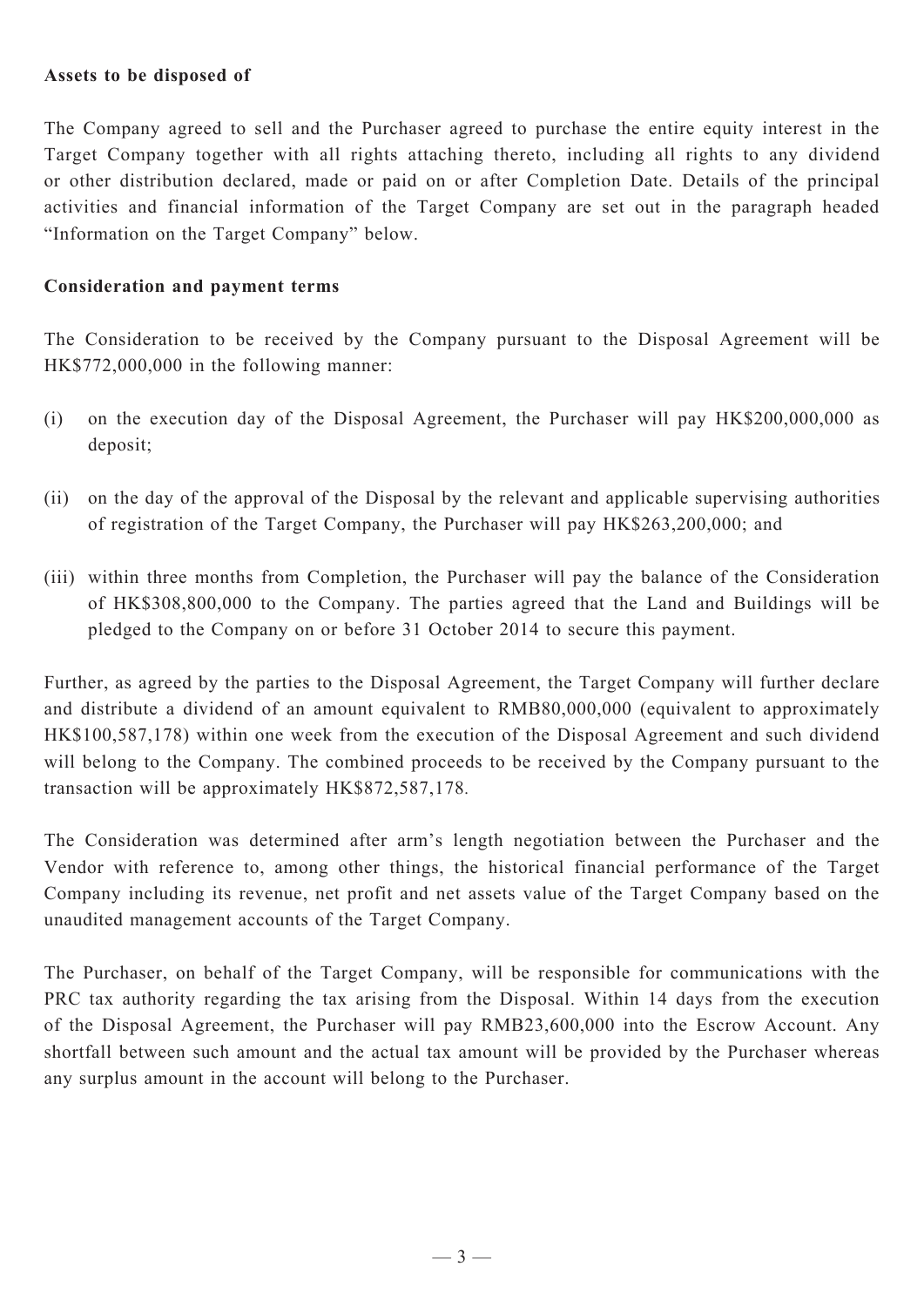### **Conditions precedent**

Completion of the Disposal Agreement is conditional upon the fulfillment of all of the following conditions precedent:

- (a) the passing by the Independent Shareholders of an ordinary resolution approving the Disposal Agreement and the transactions contemplated thereunder in a manner as required by the Stock Exchange or under the Listing Rules, the bye-laws of the Company and any applicable laws and regulations; and
- (b) the approval of the Disposal by the relevant and applicable commerce supervising authorities of the Target Company.

The above conditions precedent cannot be waived. In the event that the any of the above conditions precedent has not been fulfilled on or prior to 31 October 2014 (or any later date as may be agreed by the parties), neither the Company nor the Purchaser shall be bound to proceed with the sale and purchase of the equity interest in the Target Company and the Disposal Agreement shall be terminated and none of the parties shall have any obligations and liabilities towards each other save for any antecedent breach of the Disposal Agreement.

### **Completion**

Subject to the conditions precedent having been satisfied, Completion of the Disposal Agreement shall take place on the Completion Date following fulfillment of the above conditions precedent (or such other date as agreed between the parties).

# **INFORMATION ON THE TARGET COMPANY**

The Target Company is one of the principal subsidiaries of the Company. It is located in the Xi'an City of Shannxi Province, the PRC and has a registered capital of RMB330,000,000 as at the date of this announcement. The Target Company is engaged in the development, manufacture and distribution of antibiotics, non-antibiotics finished medicines and bulk pharmaceuticals in the PRC. According to the unaudited management accounts of the Target Company, its net asset value was approximately HK\$809,180,000 as at 31 July 2014.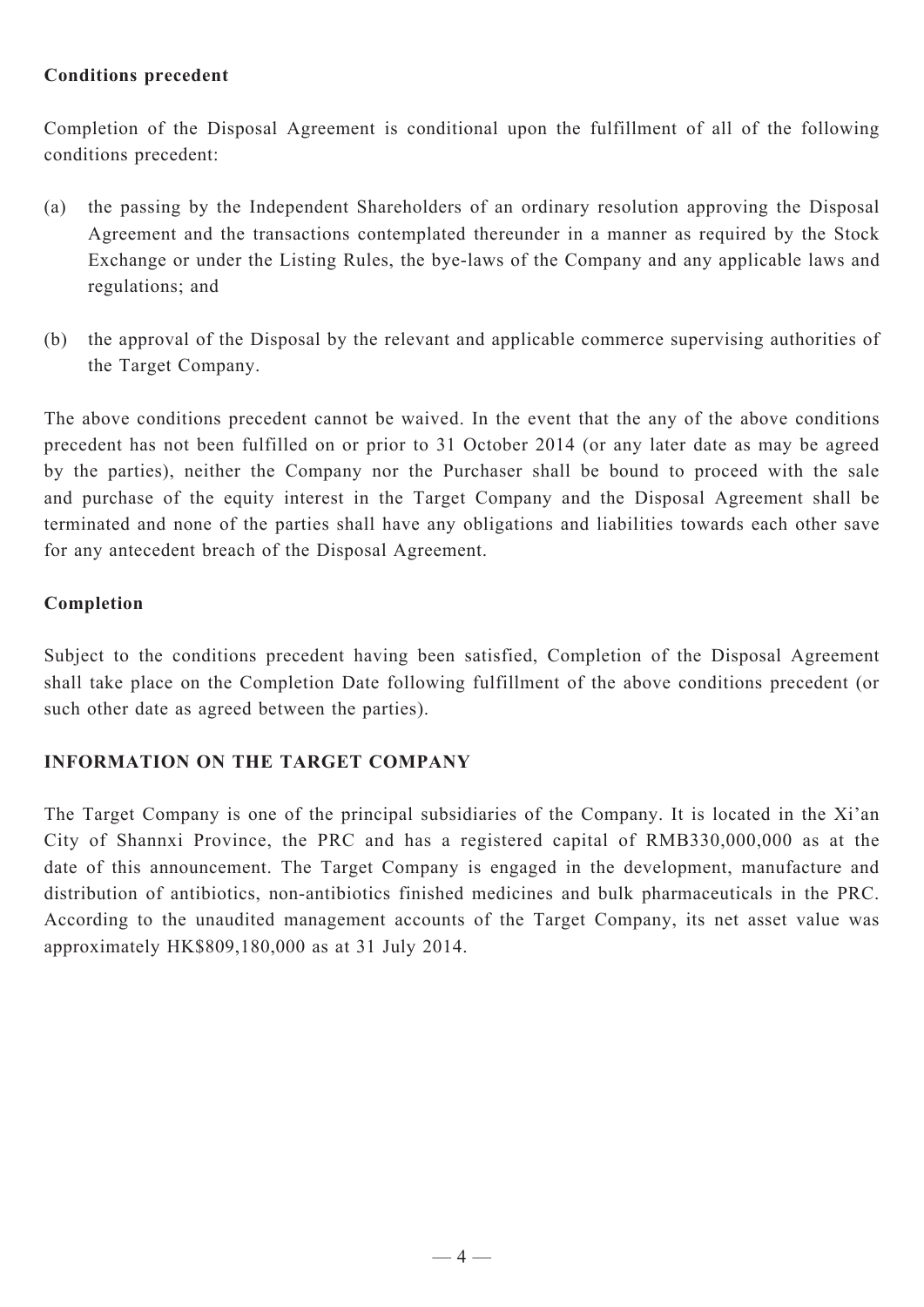The following table sets out a summary of the unaudited major financial information of the Target Company for the two years ended 31 December 2012 and 2013 and six months ended 30 June 2014 prepared in accordance with the Hong Kong Financial Reporting Standards:

|                   | Six months ended<br>(unaudited)<br>$HKS$ ('000) | Year ended<br>30 June 2014 31 December 2013 31 December 2012<br>(unaudited)<br>$HKS$ ('000) | Year ended<br>(unaudited)<br>HK\$ ('000) |
|-------------------|-------------------------------------------------|---------------------------------------------------------------------------------------------|------------------------------------------|
|                   |                                                 |                                                                                             |                                          |
|                   |                                                 |                                                                                             |                                          |
| Turnover          | 530,730                                         | 1,022,059                                                                                   | 1,012,510                                |
| Profit before Tax | 47,221                                          | 51,186                                                                                      | 50,070                                   |
| Profit after Tax  | 40,674                                          | 44,005                                                                                      | 43,705                                   |
| Total assets      | 1,455,105                                       | 1,378,110                                                                                   | 1,334,574                                |
| Total liabilities | 509,008                                         | 427,880                                                                                     | 383,455                                  |
| Net assets        | 946,097                                         | 950,230                                                                                     | 951,119                                  |

The Target Company has distributed a total dividend of RMB120,000,000 (equivalent to approximately HK\$150,880,766) since 30 June 2014.

# **FINANCIAL EFFECT OF THE DISPOSAL**

Upon the completion of the Disposal, the Target Company will cease to be a subsidiary of the Company, and their financial results will cease to be consolidated with the accounts of the Company. After deducting all relevant expenses, the Company will receive net cash proceeds of approximately HK\$840,000,000 from the Disposal. Please also refer to the section headed "Use of Proceeds" section below. After deduction of necessary professional fees and all related expenses for the Disposal, and with reference to the unaudited financial results of the Target Company as at 31 July 2014, the expected gain on the Disposal and the distribution of the dividend prior to the Completion will be approximately HK\$30,000,000.

# **USE OF PROCEEDS**

Subject to Completion and subsequent approval by Shareholders of use of the Company's reserves, not less than 50% of the proceeds received from the Disposal will be declared by the Board as a special dividend during the first half of 2015; the remainder of the proceeds will be used as general working capital and for the business operation and development of the Company's strategic intravenous infusion solution business.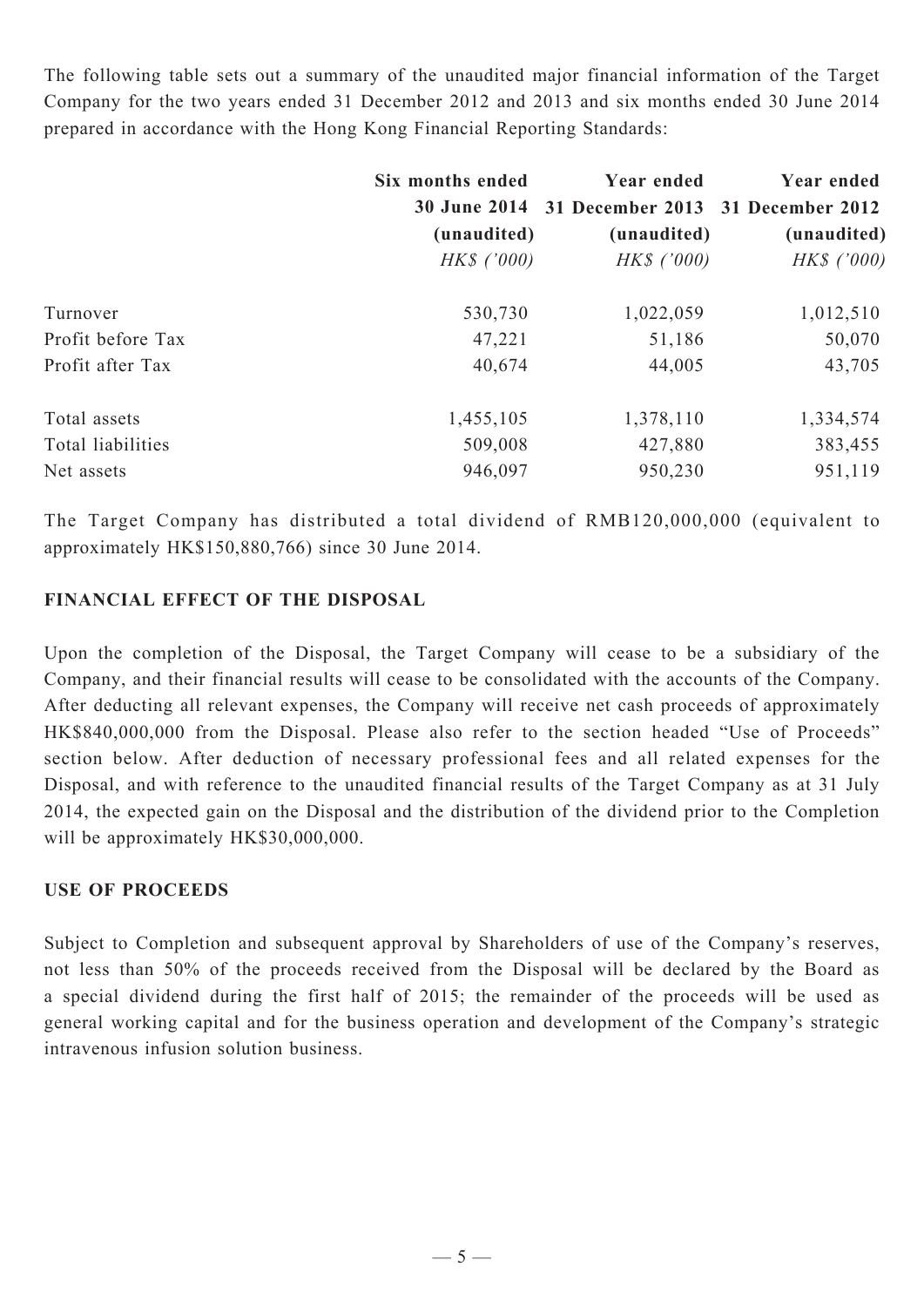### **REASONS FOR AND BENEFITS OF THE SHARE DISPOSAL**

The Group is one of the leading pharmaceutical manufacturers in the PRC, and is principally engaged in the research, development, manufacturing and selling of a wide range of pharmaceutical products. In recent years, the growth of the business of the Target Company has been stagnant. The contribution made by the Target Company to the Company compared with the resources consumed by the Target Company has not been on the same level as that from the intravenous infusion solution business, and therefore has dragged down the financial performance of the Company as a whole. In view of this, the Disposal is expected to allow the Company to reallocate resources to focus on business lines with higher growth potential.

The Target Company will need to relocate its plants in order to meet the new GMP requirements, which will require substantial amount of investment. The Company considers that it is not in the best interests of the Company to make such substantial investment into the Target Company with relatively lower operational efficiencies and growth potential. Instead, it is the Company's strategic development plan to further develop its intravenous infusion solution business, in particular the high margin/high growth non-PVC soft bags and other new products.

Lastly, the Company believes that the Disposal will enhance Shareholders' value by receiving a significant amount of proceeds to develop its strategic business while providing cash return to the Shareholders through the special dividend.

In view of the above reasons and benefits, the Directors (excluding the independent non-executive Directors who will express their view after taking into account the opinion and advice from the independent financial adviser to be appointed) are of the view that entering into Disposal Agreement by the Company is in the interests of the Company and the Shareholders as a whole and the terms of the Disposal Agreement are on normal commercial terms and in the ordinary and usual course of business, and are fair and reasonable.

# **LISTING RULES IMPLICATIONS**

As one or more of the applicable percentage ratios in respect of the Disposal are higher than 25% but below 75%, the Disposal constitutes a major transaction for the Company and is subject to the notification, announcement and Shareholders' approval requirements under Chapter 14 of the Listing Rules.

Mr. Wu and Mr. Xie are ex-directors of the Company within the past 12 months. They are two of the three directors of Prime United, the controlling shareholder of the Purchaser. As such, the Disposal is a connected transaction for the Company.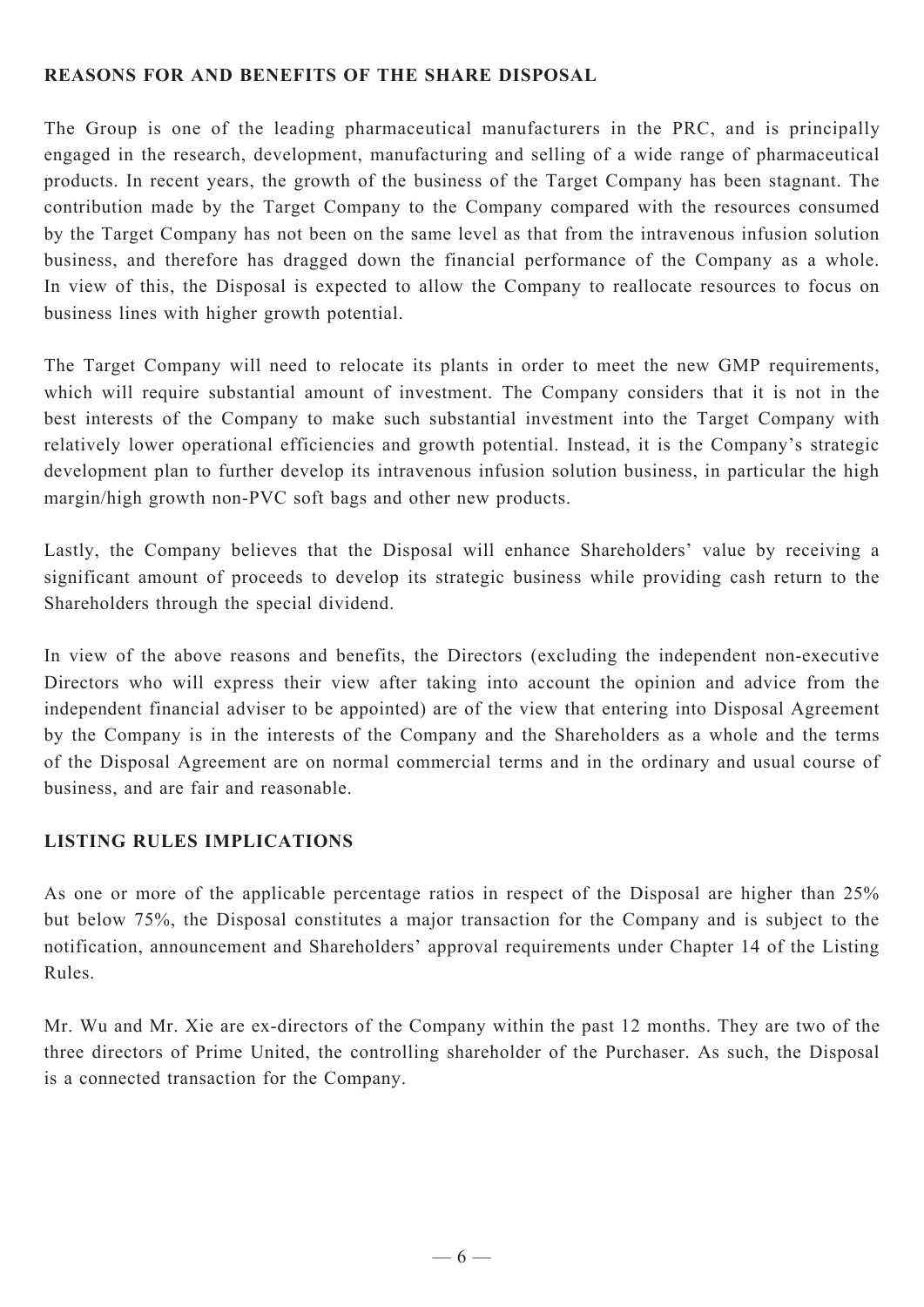### **EGM AND DESPATCH OF CIRCULAR**

The EGM will be convened for the Shareholders to consider and, if thought fit, to approve the Disposal. An Independent Board Committee has been established to make recommendations to the Independent Shareholders regarding the Disposal. An independent financial adviser will be appointed to advise the Independent Board Committee and the Independent Shareholders in relation to the Disposal.

A circular containing, among other things, (i) further particulars of the Disposal, (ii) the financial information of the Group, (iii) a letter of advice from the independent financial adviser to the Independent Board Committee and the Independent Shareholders in respect of the Disposal, (iv) the recommendation of the Independent Board Committee to the Independent Shareholders in respect of the Disposal, and (v) the notice of the EGM is expected to be despatched to the Shareholders on or before 22 September 2014.

**As the Disposal may only proceed upon approval by the Independent Shareholders at the EGM, the issue of this announcement should not be regarded in any way as implying that the Disposal will be completed. Therefore, Shareholders and potential investors should exercise caution when dealing in the Shares.**

### **DEFINITIONS**

In this announcement, unless the context otherwise requires, the following words and expression shall have the following meaning when used herein:

| "associate(s)"        | has the meaning ascribed to it under the Listing Rules                                                                                                                                                                                |
|-----------------------|---------------------------------------------------------------------------------------------------------------------------------------------------------------------------------------------------------------------------------------|
| "Board"               | the board of Directors                                                                                                                                                                                                                |
| "Company"             | Lijun International Pharmaceutical (Holding) Co., Ltd. (利君國際醫藥<br>(控股)有限公司), a company incorporated in the Cayman Islands with<br>limited liability, the shares of which are listed on the Main Board of the<br><b>Stock Exchange</b> |
| "Completion Date"     | 31 October 2014, or any other later date as may be agreed by the<br>Company and the Purchaser                                                                                                                                         |
| "Connected person(s)" | has the meaning ascribed to it under the Listing Rules                                                                                                                                                                                |
| "Consideration"       | HK\$772,000,000                                                                                                                                                                                                                       |
| "Directors"           | director(s) of the Company (including independent non-executive<br>directory(s))                                                                                                                                                      |
| "Disposal"            | disposal of the entire equity interest of the Target Company under the<br>Disposal Agreement                                                                                                                                          |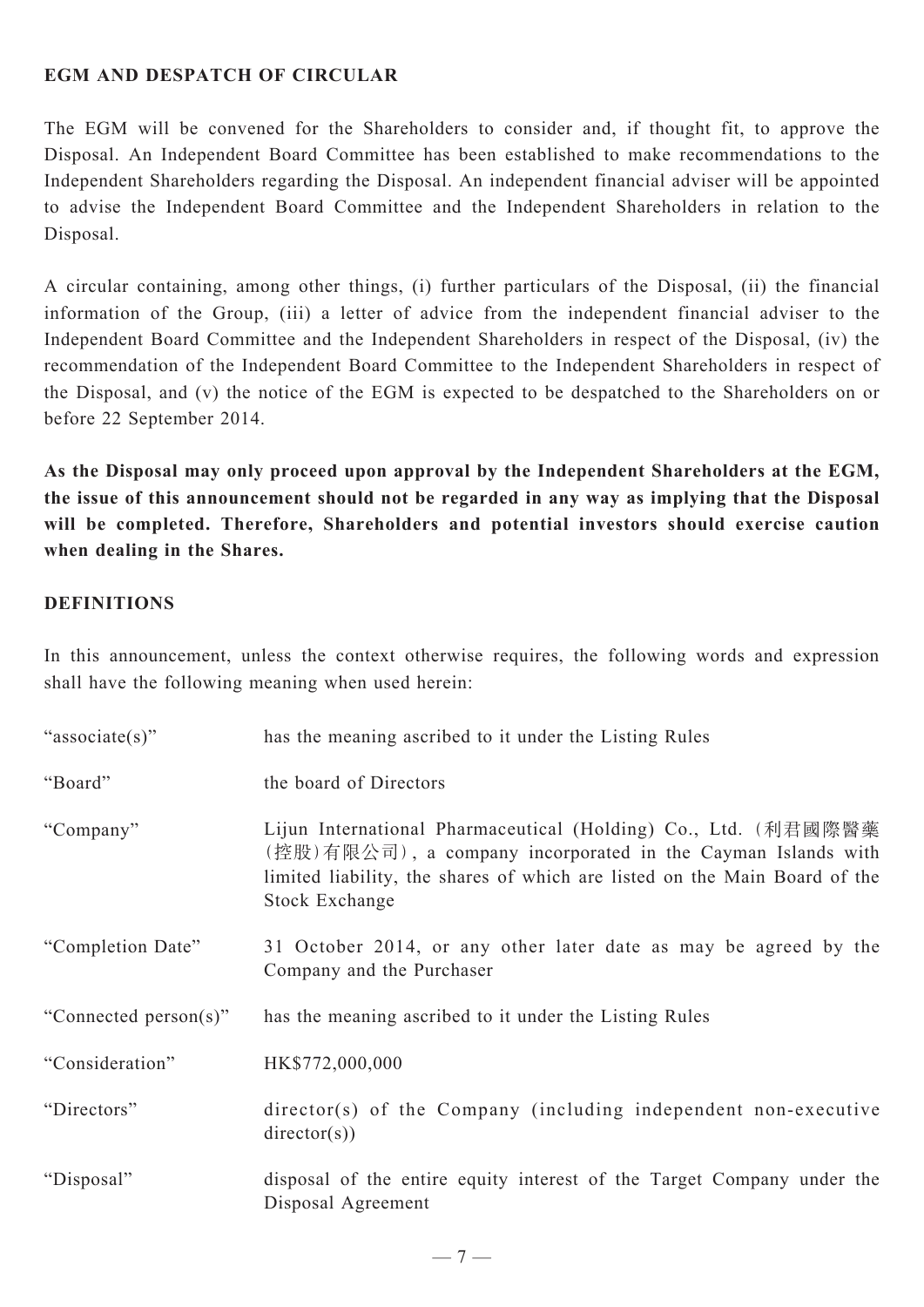"Disposal Agreement" the conditional sale and purchase agreement dated 29 August 2014 between the Company as vendor and the Purchaser in relation to the disposal of the entire equity interest of the Target Company "EGM" an extraordinary general meeting to be convened by the Company to consider and, if thought fit, approve the Disposal by the Independent Shareholders "Escrow Account" an escrow account in the name of the Company to be held with a licensed bank in the PRC, and operated by the Company and the Purchaser jointly, for payment of tax arising from the Disposal "Group" the Company and its subsidiaries "HK\$" Hong Kong dollars, the lawful currency of Hong Kong "Hong Kong" the Hong Kong Special Administrative Region of the PRC "Independent Board Committee" the board committee comprising all independent non-executive Directors, namely Mr. Wang Yibing, Mr. Leung Chong Shun, and Mr. Chow Kwok Wai, which has been established by the Board for the purpose of advising the Independent Shareholders in relation to the Disposal "Independent Shareholder(s)" Shareholder(s) other than (i) Mr. Wu, Mr. Xie, Prime United and any of their associates; (ii) any Shareholders with a material interest in the Disposal or the transactions contemplated therein "Land and Buildings" land and buildings situated at 中國陝西省西安市漢城南路 (Hancheng Nanlu, Xi'an City, Shannxi Province, PRC) owned by the Target Company "Listing Rules" The Rules Governing the Listing of Securities on the Stock Exchange "Mr. Wu" Mr. Wu Qin, the previous chairman and executive director of the Company who resigned as such on 4 June 2014. He is also a director of the Target Company "Mr. Xie" Mr. Xie Yunfeng, a previous executive director of the Company who resigned as such on 4 June 2014 "Prime United" Prime United Industries Limited, a company incorporated in British Virgin Islands with limited liability, a previous substantial shareholder of the Company. Prime United is held as to about 8.86% by Mr. Wu, as to about 4% by Mr. Xie, as to about 2.41% by Mr. Huang Chao, a director of the Target Company and as to about 84.73% by Mr. Wu, Mr. Xie and Mr. Huang Chao who jointly hold such shares on trust for approximately 3,000 individuals who are present and former employees or their respective estates of the Target Company and Rejoy Group. Mr. Wu, Mr. Xie and Mr. Huang Chao are also directors of Prime United